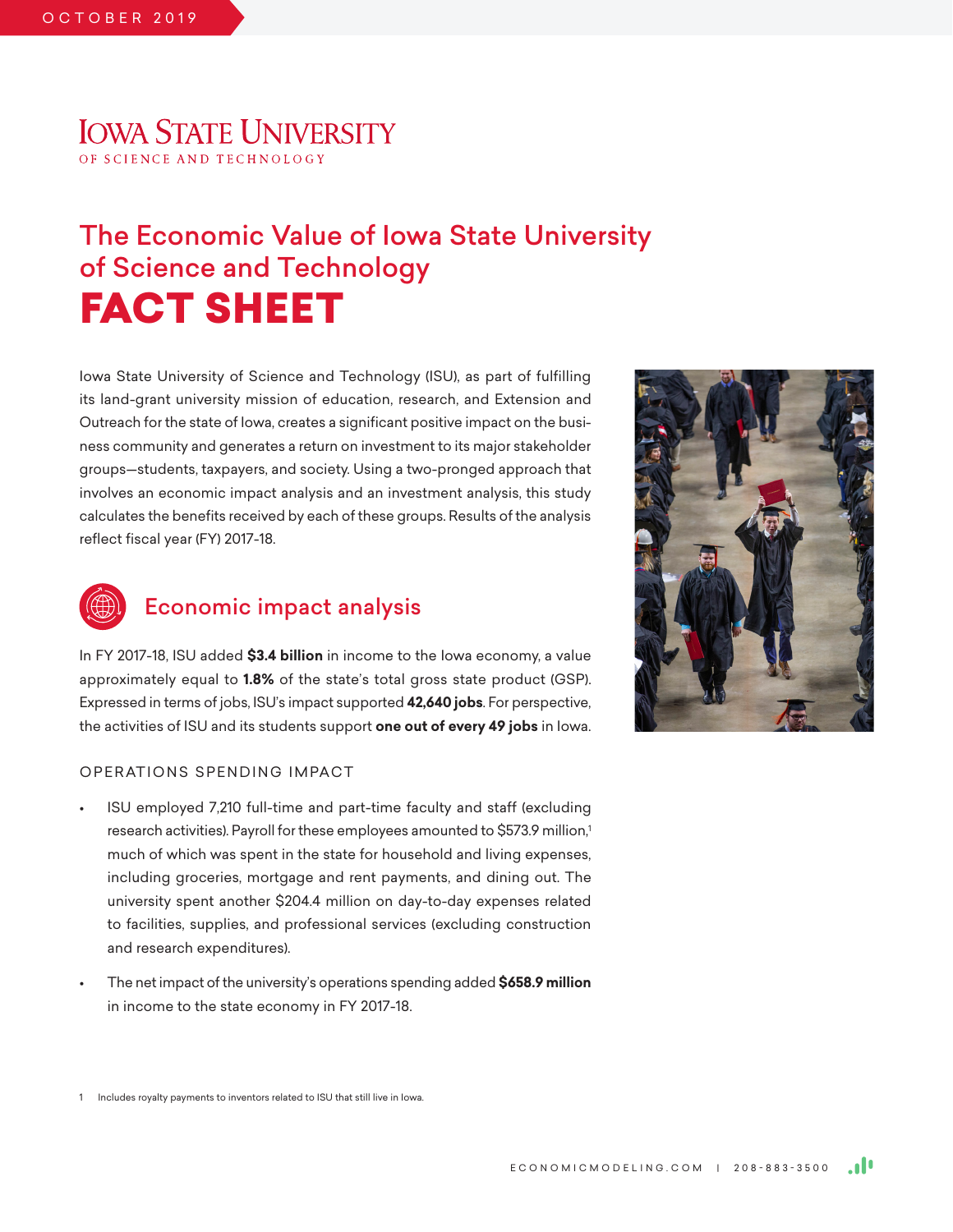#### CONSTRUCTION SPENDING IMPACT

- ISU commissioned contractors to build or renovate its facilities, generating a short-term infusion of spending and jobs in the state economy.
- The net impact of ISU's construction spending in FY 2017-18 was **\$39.4 million** in added income for Iowa.

### RESEARCH SPENDING IMPACT

- Research activities at ISU are closely integrated with student education and delivery of science-based Extension and Outreach. They also impact the state economy by employing people and making purchases for equipment, supplies, and services. They also facilitate new knowledge creation in Iowa through inventions, patent applications, and licenses. In FY 2017-18, ISU spent \$180.9 million on payroll and \$180.4 million on other expenses to support research activities.
- ISU's research spending generated **\$310.2 million** in added income for the Iowa economy in FY 2017-18.

### VALUE OF EXTENSION AND OUTREACH

- ISU Extension and Outreach strengthens communities and their local economies by enhancing leadership structures, broadening engagement, teaching best practices, and providing hands-on assistance. Across the state, ISU has 100 extension offices and specialists on and off campus.
- ISU Extension and Outreach helped **9,084 companies** and **1,290 organizations** across the state. In addition, they helped **15,794 Iowa farmers**. With that said, even though the quantitative impact of these activities is not measured, the value that Extension and Outreach provides on a daily basis for state and local communities is significant and should be acknowledged.

### ECONOMIC DEVELOPMENT IMPACT

- ISU creates an exceptional environment that fosters innovation and entrepreneurship, evidenced by the number of start-up and spin-off companies created as a result of the university and companies that have grown in the state with the support of ISU.
- In FY 2017-18, ISU's start-up and spin-off companies generated **\$422.2 million** in added income for the Iowa economy.<sup>2</sup>

2 To maintain an acceptable level of data reliability, this impact is limited to those companies that were created in the last five years. It is therefore conservative. This impact includes the positive effect ISU's Small Business Development Center and businesses assisted through the Center for Industrial Research and Service (CIRAS) have on Iowa.

**IMPACTS CREATED** BY ISU IN FY 2017-18\*



\* This table excludes the positive impacts of ISU Extension, Outreach, and volunteer activities.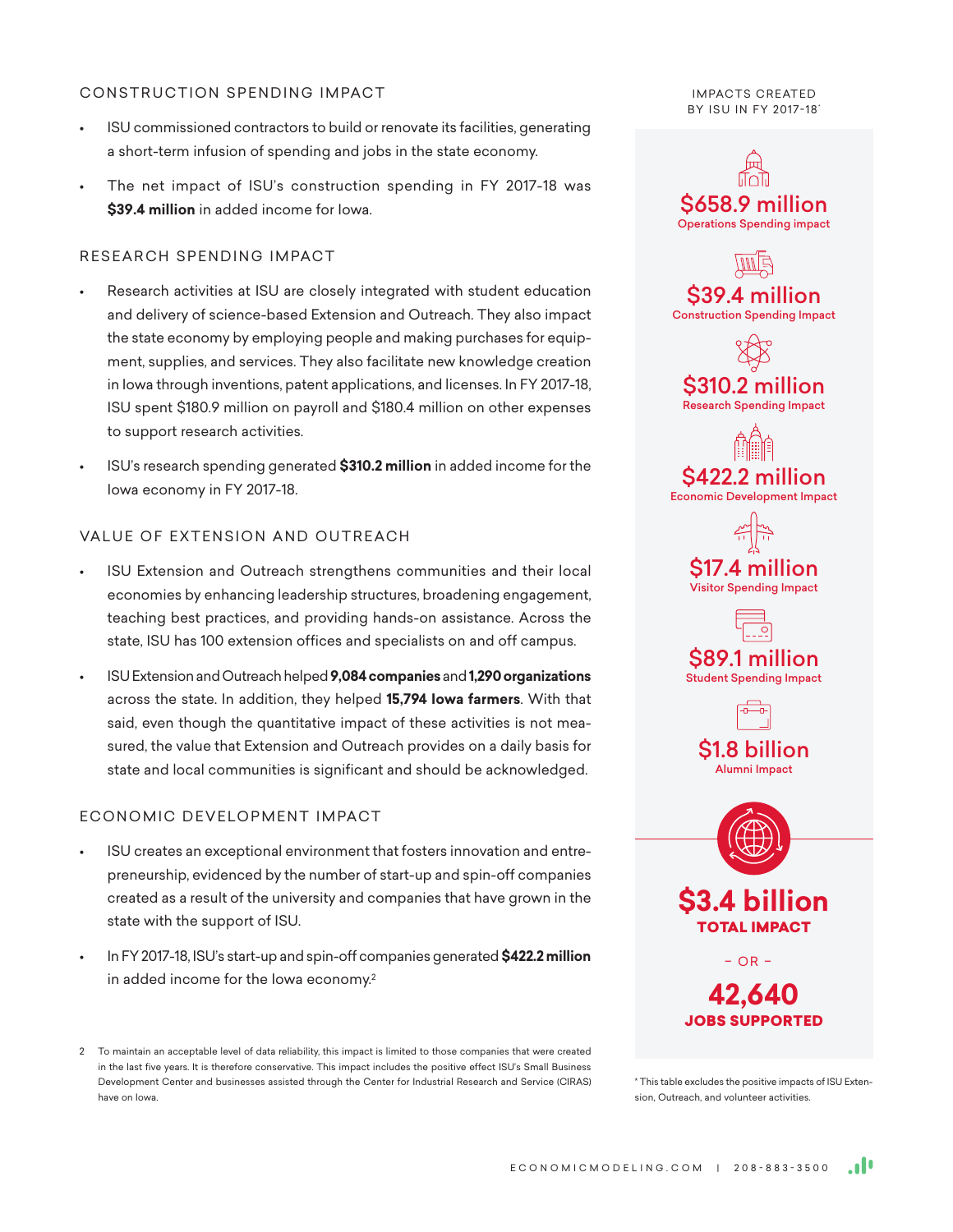#### VISITOR SPENDING IMPACT

- Out-of-state visitors attracted to Iowa for activities at ISU brought new dollars to the economy through their spending at hotels, restaurants, gas stations, and other state businesses.
- Visitor spending added approximately **\$17.4 million** in income to the Iowa economy.

#### VALUE OF VOLUNTEERISM

- Beyond positively impacting the state through the activities occurring at the university, ISU also directly impacts the state economy through its facilitation and support of student and employee volunteer activities.
- Annually, $3$  more than 21,000 student and employee volunteers supported non-profit organizations and causes across the state. These students volunteered **more than 650,000 hours** of their time. Their volunteer activities added **\$15.2 million** in value4 for the state and local communities. The impact of volunteerism is not measured in this analysis; however, the value volunteers offer to Iowa's communities should not be overlooked.
- Included in the hours above are the volunteer hours of ISU Extension and Outreach, which coordinates two large volunteer programs that benefit the state. In FY 2017-18, 6,967 adult volunteers worked directly with youth and estimated spending 57 hours per year supporting the 4-H program. From that estimate, ISU's direct volunteers gave 398,840 in hours to the 4-H program valued at \$9.3 million for the state and local communities. Master Gardener volunteers are organized in 81 counties across the state and provide value by answering homeowner yard and garden questions, conducting community beautification projects, and growing fresh fruits and vegetables for local food pantries. In FY 2017-18, 1,938 Master Gardeners recorded 114,224 volunteer hours in Iowa for a value of \$2.7 million to the state.

#### STUDENT SPENDING IMPACT

- Around 46% of ISU students earning credit originated from outside the state. Some of these students relocated to Iowa. In addition, some in-state students would have left Iowa for other educational opportunities if not for ISU. These relocated and retained students spent money on groceries, mortgage and rent payments, and other living expenses at state businesses.
- The expenditures of relocated and retained students in FY 2017-18 added **\$89.1 million** in income to the Iowa economy.

<sup>3</sup> Due to data unavailability, the volunteer activities of faculty and staff are not considered in this analysis, meaning the value for ISU volunteerism is understated. In addition, FY 2015-16 volunteer data is used as a proxy for FY 2017-18 since the survey collecting volunteer information is only administered by ISU every three years.

<sup>4</sup> Value per volunteer hour per state provided by Independent Sector. See https://independentsector.org/resource/ vovt\_details/.